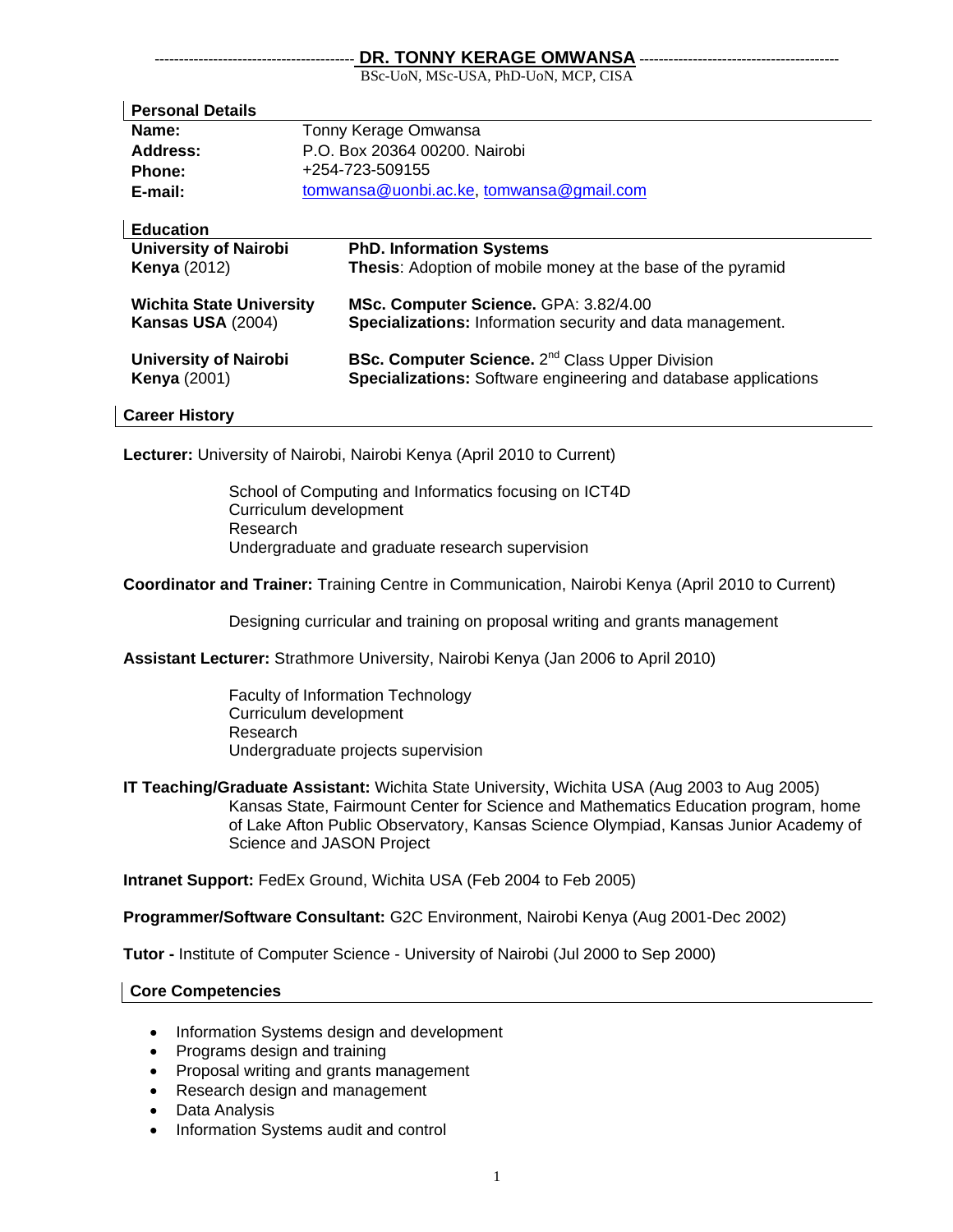### DR. TONNY KERAGE OMWANSA

BSc-UoN, MSc-USA, PhD-UoN, MCP, CISA

### **Research & Consultancy Work**

2013: Institutional review of use of information systems in healthcare in Kenya in the context of the devolved. Funded by USAID, managed by the Kenya National HMIS Program (AfyaInfo).

2013: Development of case studies to investigate how prepaid airtime model transfers to other goods and services for those with irregular income streams. Funded by Tufts University.

2012 onwards: Academic working group member for the Child and Youth Finance International.

2012 onwards: Senior advisor to the Mobitel mobile operator (Sri Lanka Telecom), on designing and deploying mobile money in Sri Lanka.

2012/2013: Evaluation of the impact of pure mobile phone based micro-financing among the poor in Kenya. Funded by Bill and Melinda Gates foundation

2009/2012: Modeling mobile money adoption among the poor in Kenya using the Unified Theory of Acceptance and Use of Technology (UTAUT). The framework is extended using Structural Equation Modeling (SEM) to explain the adoption drivers and moderating variables.

2012: Assessment of the Sub-Saharan Africa access to mobile financial services. Funded by GSM Association

2011/2012: Vice chair of a mobile money research conference to be held in Nairobi in April 2012. The conference will form a basis for a large research agenda being initiated by the University of Nairobi.

2009/2011: Panel Member in awarding grants to mobile operators across the world to develop mobile phone based financial transactions for the poor. Funded by the Bill and Melinda Gates Foundation and coordinated by GSMA's Mobile Money for the Un-Banked (MMU) program.

2008/2010: Using ICT to streamline supervision. A framework and experimental information system for off-site surveillance to enhance risk-based pension funds supervision. Supported by the Retirement Benefits Authority of Kenya.

2010/2011: General readership book on M-Pesa and mobile money focusing on the innovation, implementation and impact the transformative product has had on Kenya. The book was co-authored with Nicholas Sullivan, with a grant from Rockefeller Foundation and logistical support from GSMA. Published by Gurdian, the book, titled "Money, Real Quick: Kenya's Disruptive Mobile Money Innovation" is released in February 2012. Print version launched in October 2012 during the Mobile Money Summit.

2008/2009: Socio-economic impact of HSPA enabled internet cafés in Tanzania. A case of Arusha, Dares-Salaam and Dodoma. Commissioned by GSMA Development Fund (UK) and Qualcomm Wireless Reach (USA) in collaboration with Vodacom Tanzania, available at GSMA.

2008: M-Banking status in Kenya commissioned by Economic Commission of Africa (ECA) and coordinated by Prof. Meoli Kashorda of the United States International University.

2008: Extent to which airtime replaces and complements cash in Africa. A research paper based on the household research on use of ICT in Africa from 17 countries based on Research ICT Africa data.

2007: Mobile technologies as a catalyst for financial and economic integration, a literature review paper for Kenya and the region presented at the Africa resource bank meeting on positioning Africa in the 21st century, in Arusha Tanzania, November 2007.

2006: ICT Business Incubation and outsourcing, a status report for Kenya – funded by I Choose Life, an NGO based in Nairobi.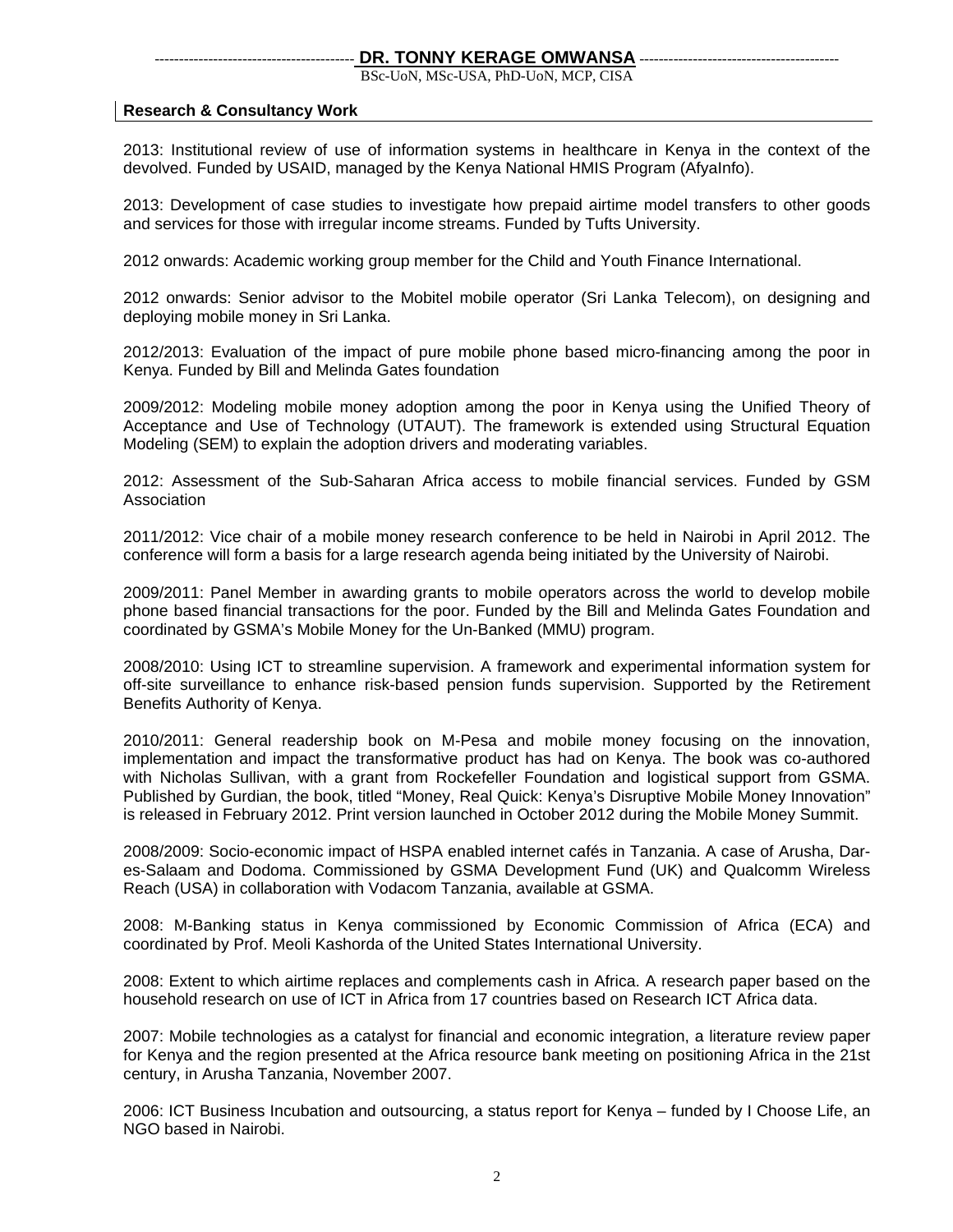BSc-UoN, MSc-USA, PhD-UoN, MCP, CISA

# **Books Published**

2013: A proposal is a promise: A detailed guide to proposal writing. Expected publication April 2013

2012: Money, Real Quick: Kenya's disruptive mobile money innovation. Balloon View Publishing

2012: Money, Real Quick: The story of M-Pesa. Guardian Publishing (E-Book)

# **Research Papers**

*Lule I., Omwansa T., Waema T., 2012. Application of Technology Acceptance Model (TAM) in M-Banking Adoption in Kenya.* International journal of computing and ICT research. Presented during the Africa mobile money research conference. Nairobi, Kenya, 2-4 April 2012

*Omwansa, T. 2010. M-Money in Kenya: Connecting People.* E-Finance & Payments Law & Policy. November 2010. Volume 4: Issue 11.

Omwansa, T. 2009. *M-Pesa: Progress and Prospects*. Innovations/ Mobile World Congress 2009

*Opportunities presented by Mobile & Wireless* Banking *for Technology Driven Delivery Channels.* Presented during the Financial Inclusion Advisors Program focusing on Poverty Eradication through Human Capital Development & Capacity Building in Lusaka, Zambia, 6 – 9 April 2009

*Scaling up M-Transactions in East Africa*. Conference on advancing mobile applications development in East Africa. Kampala 5-6th November, 2008.

*From un-banked to m-banked*: Preview of usage of m-transactions for social impact. MobileActive08, 13- 16 Oct 2008. South Africa.

*Modeling low-cost mobile commerce in Kenya*. Annual Strathmore University ICT conference, in Nairobi, Sept 2008.

*Increasing access to financial services using innovative virtual banking solutions*. Annual Strathmore University ICT conference, Sept 2007.

| <b>Student</b>                | <b>Research Topic</b>                                                             | <b>Completion Period</b> |
|-------------------------------|-----------------------------------------------------------------------------------|--------------------------|
| Ndungu, K.<br><b>Boniface</b> | Dynamic load balancing middle-ware for heterogeneous<br>database partitions       | May 2012                 |
| Alubia N.<br>Moyi             | Adoption influencing factors for mobile money transfer<br>service adoption        | April 2012               |
| Muchemi P.<br>Muchiri         | XML based user driven web forms                                                   | September 2011           |
| Mbakaya J.<br>Ekutu           | A truck scheduling framework for sugarcane<br>transportation                      | August 2011              |
| Gichuhi J.<br>Nderitu         | A framework for mobile content business                                           | <b>July 2011</b>         |
| <b>Isaiah Lule</b>            | Application of technology acceptance model in mobile<br>banking adoption in Kenya | April 2011               |

## **MSC Research Supervised**

### **Professional Referees**

Prof. Timothy Mwololo Waema School of Computing and Informatics, College of Biological and Physical Sciences University of Nairobi

P. O. Box 15742, 00100 Nairobi, Kenya Mobile: +254 722517323 E-mail: waema@uonbi.ac.ke